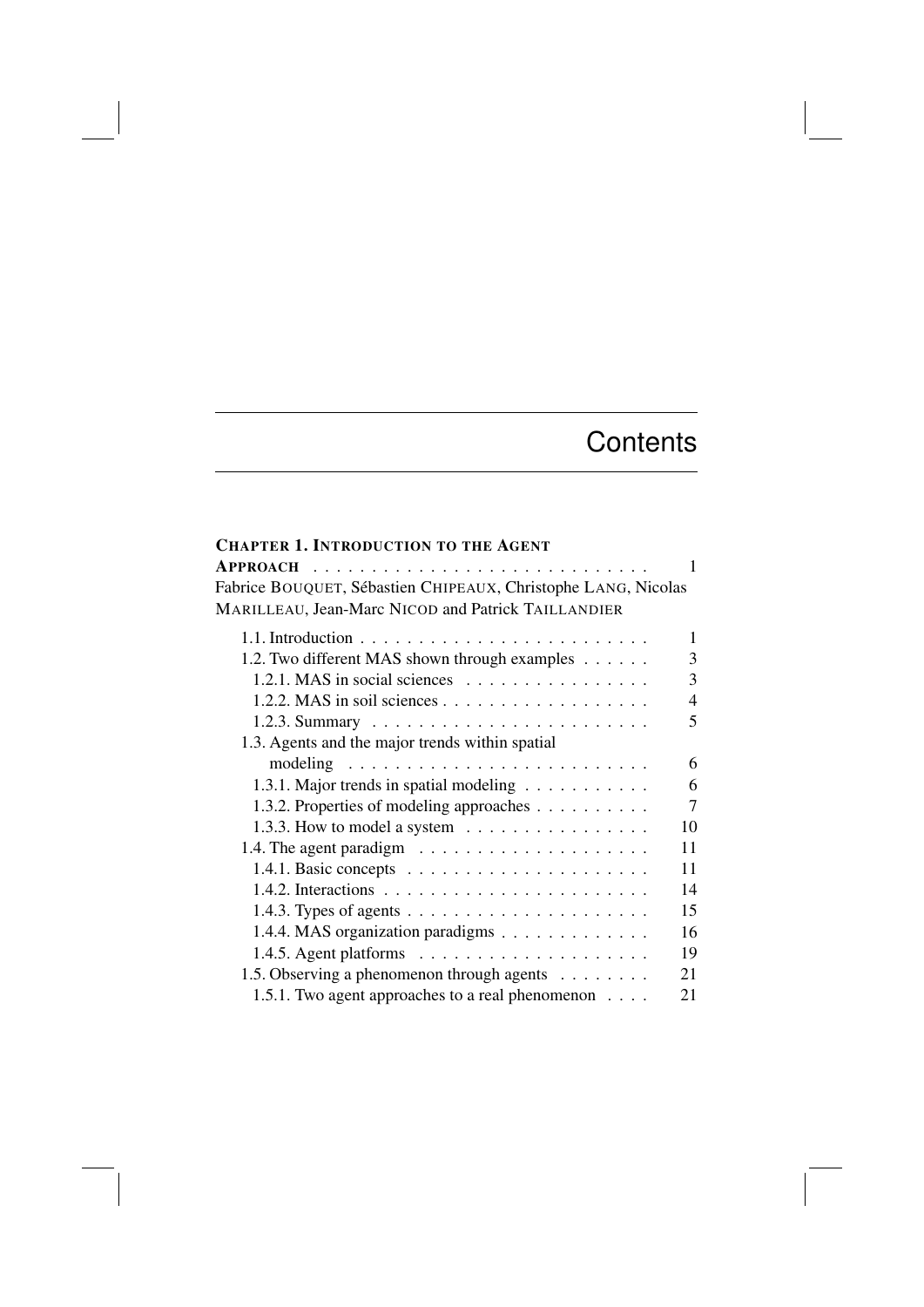| -vi | Agent-based Spatial Simulation with NetLogo 1 |  |  |  |  |  |
|-----|-----------------------------------------------|--|--|--|--|--|
|-----|-----------------------------------------------|--|--|--|--|--|

| 1.5.2. Agent modeling through an example: the MIRO                                                                                                                                                                                            |    |
|-----------------------------------------------------------------------------------------------------------------------------------------------------------------------------------------------------------------------------------------------|----|
|                                                                                                                                                                                                                                               | 23 |
|                                                                                                                                                                                                                                               | 25 |
|                                                                                                                                                                                                                                               | 28 |
| <b>CHAPTER 2. DESCRIPTION FORMALISMS</b>                                                                                                                                                                                                      |    |
|                                                                                                                                                                                                                                               | 29 |
| Fabrice BOUQUET, David SHEEREN, Nicolas BECU, Benoît GAUDOU,                                                                                                                                                                                  |    |
| Christophe LANG, Nicolas MARILLEAU and Claude MONTEIL                                                                                                                                                                                         |    |
|                                                                                                                                                                                                                                               | 29 |
|                                                                                                                                                                                                                                               | 30 |
| 2.3. Formalization of agent models                                                                                                                                                                                                            | 32 |
|                                                                                                                                                                                                                                               | 32 |
|                                                                                                                                                                                                                                               | 41 |
|                                                                                                                                                                                                                                               | 51 |
| 2.3.4. Other variations of UML $\ldots$ ,                                                                                                                                                                                                     | 53 |
| 2.3.5. Formalizing changes in behavior in UML                                                                                                                                                                                                 | 53 |
| 2.4. Description and documentation of agent models                                                                                                                                                                                            | 55 |
| 2.4.1. Why describe and document?                                                                                                                                                                                                             | 56 |
| 2.4.2. How can models be described                                                                                                                                                                                                            |    |
|                                                                                                                                                                                                                                               | 61 |
| 2.4.3. ODD documentation of the recurrent                                                                                                                                                                                                     |    |
|                                                                                                                                                                                                                                               | 66 |
| 2.5. Discussion on documentation                                                                                                                                                                                                              | 71 |
| <b>CHAPTER 3. INTRODUCTION TO NETLOGO</b>                                                                                                                                                                                                     | 75 |
| Frédéric AMBLARD, Eric DAUDÉ, Benoît GAUDOU, Arnaud                                                                                                                                                                                           |    |
| GRIGNARD, Guillaume HUTZLER, Christophe LANG, Nicolas                                                                                                                                                                                         |    |
| MARILLEAU, Jean-Marc NICOD, David SHEEREN and Patrick                                                                                                                                                                                         |    |
| <b>TAILLANDIER</b>                                                                                                                                                                                                                            |    |
| 3.1. Introduction $\ldots \ldots \ldots \ldots \ldots \ldots \ldots \ldots \ldots$                                                                                                                                                            | 75 |
|                                                                                                                                                                                                                                               | 75 |
| 3.1.2. Purpose of the chapter $\dots \dots \dots \dots \dots \dots$                                                                                                                                                                           | 77 |
|                                                                                                                                                                                                                                               | 78 |
|                                                                                                                                                                                                                                               | 78 |
|                                                                                                                                                                                                                                               | 81 |
| 3.2.3. Links<br>. The contract of the contract of the contract of the contract of the contract of the contract of the contract of the contract of the contract of the contract of the contract of the contract of the contract of the contrac | 82 |
|                                                                                                                                                                                                                                               |    |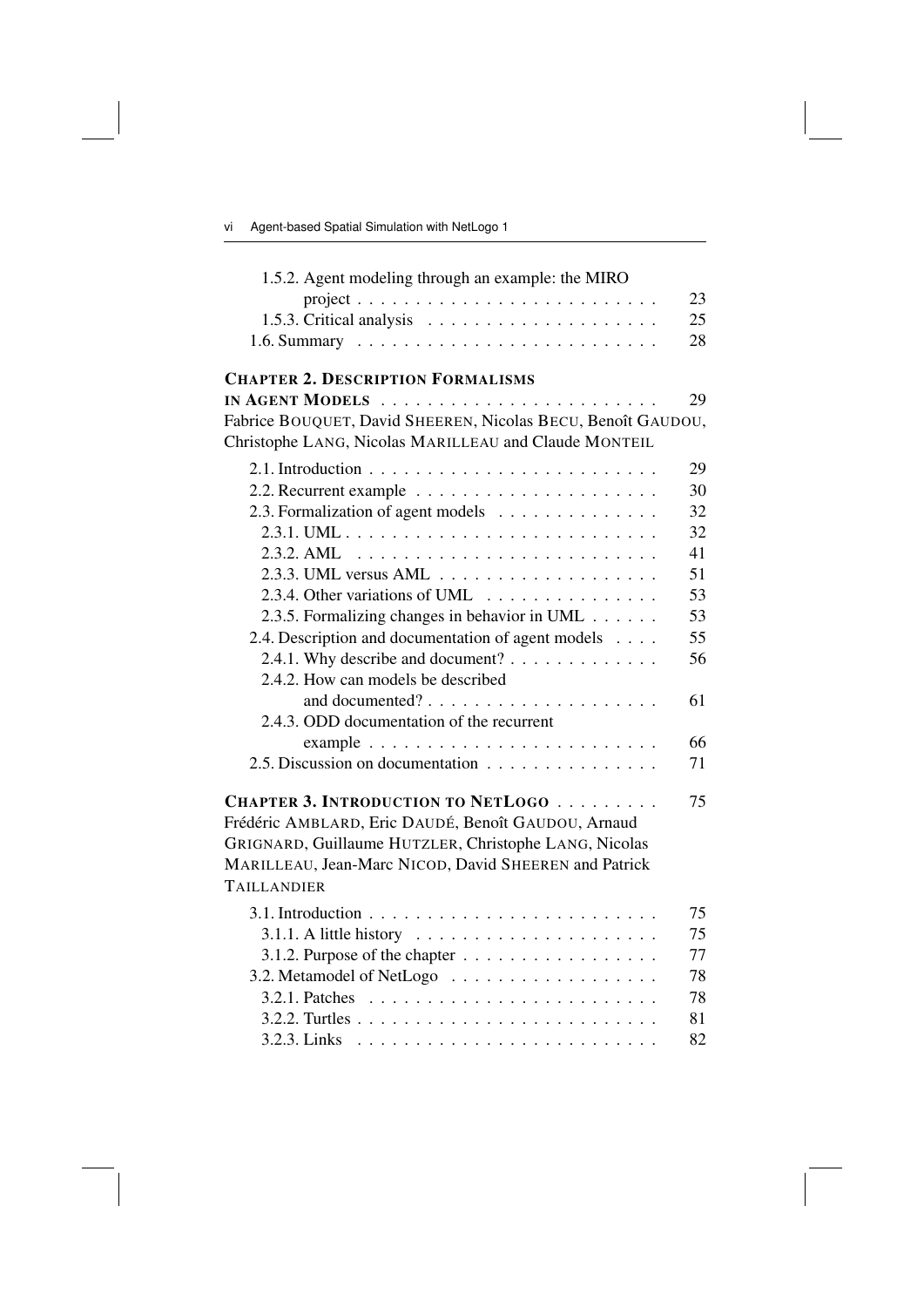| 3.2.4. The observer $\dots \dots \dots \dots \dots \dots \dots \dots$       | 83  |
|-----------------------------------------------------------------------------|-----|
| 3.3. The NetLogo software interface                                         | 83  |
| 3.4. Step-by-step creation of a simple model                                | 85  |
| 3.4.1. Creating the structure of the world and defining its                 |     |
|                                                                             | 86  |
| 3.4.2. Introducing environmental behaviors                                  | 97  |
| 3.5. Agent-agent and agent-environment interactions                         | 108 |
| 3.5.1. Agent-agent interactions                                             | 108 |
| 3.5.2. Structuring interactions as part of a social network                 |     |
|                                                                             | 112 |
|                                                                             |     |
|                                                                             | 113 |
| 3.6. Introduction to NetLogo's additional                                   |     |
|                                                                             | 114 |
| 3.6.1. The Behavior space tool $\ldots \ldots \ldots \ldots \ldots$         | 114 |
| 3.6.2. Multiplayer (HubNet) $\ldots \ldots \ldots \ldots \ldots$            | 114 |
|                                                                             | 115 |
| 3.6.4. Introduction to models in 3D environments                            | 116 |
| 3.6.5. Geographical information systems                                     | 118 |
|                                                                             | 119 |
| 3.6.7. NetLogo dictionary and abbreviated                                   |     |
| commands                                                                    | 122 |
|                                                                             | 123 |
|                                                                             |     |
| <b>CHAPTER 4. AGENT-BASED MODEL EXPLORATION</b>                             | 125 |
| Arnaud BANOS, Philippe CAILLOU, Benoît GAUDOU and                           |     |
| Nicolas MARILLEAU                                                           |     |
| 4.1. Introduction $\ldots \ldots \ldots \ldots \ldots \ldots \ldots \ldots$ | 125 |
| 4.1.1. Introductory example                                                 | 125 |
|                                                                             | 127 |
|                                                                             | 128 |
|                                                                             | 128 |
| 4.2.2. Using a histogram to display distributions                           | 129 |
| 4.2.3. Using an xy-plot $\ldots \ldots \ldots \ldots \ldots$                | 131 |
| 4.2.4. Mapping with the help of patches                                     | 136 |
| 4.2.5. Display of the mosquito/human interaction                            |     |
| network                                                                     | 139 |
| 4.2.6. Use of graphs across several simulations                             | 140 |
|                                                                             |     |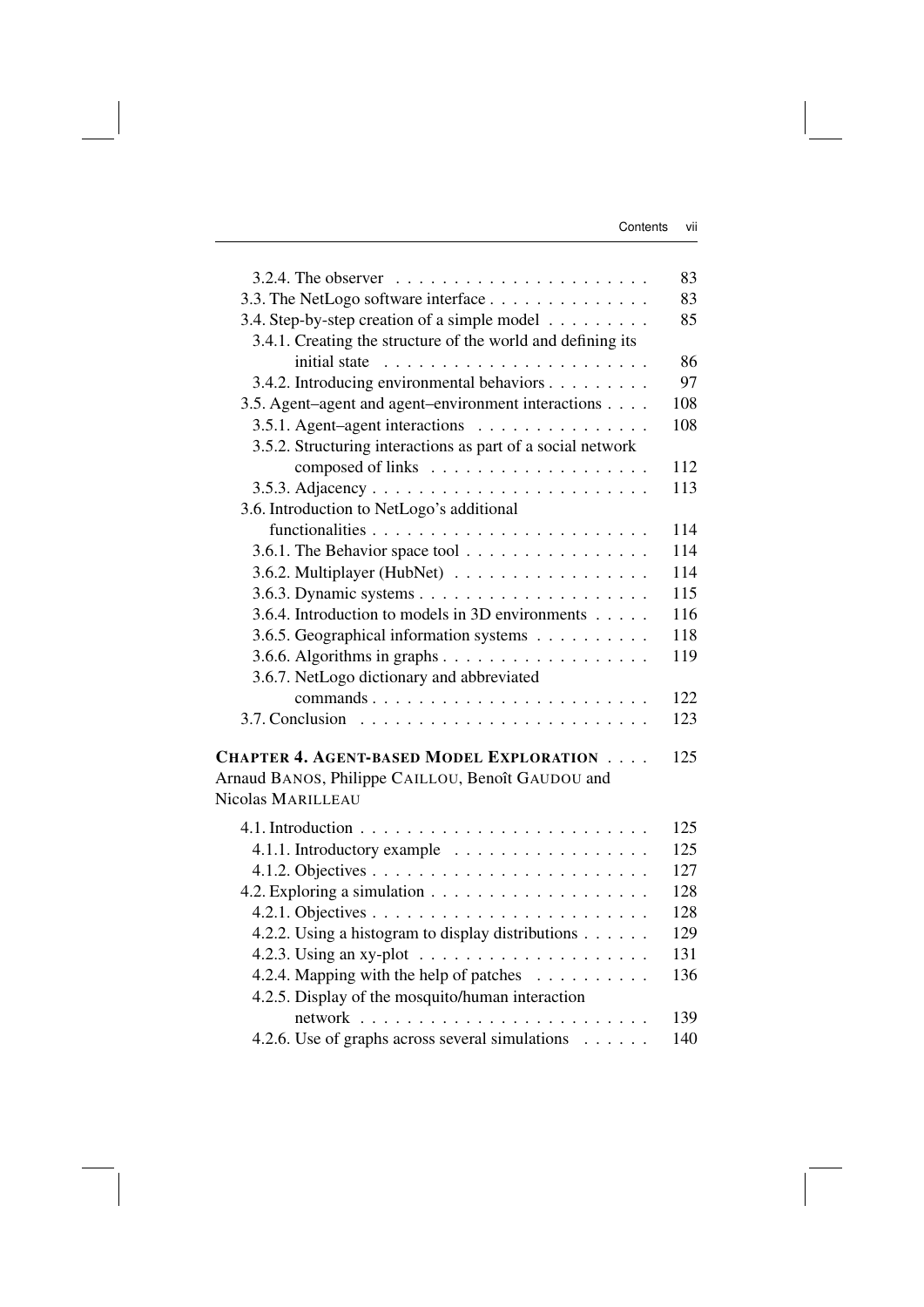| 4.3. Exploring several simulations                                                   | 144 |
|--------------------------------------------------------------------------------------|-----|
|                                                                                      | 144 |
| 4.3.2. Exploring the parameter space: the                                            |     |
| BehaviorSpace, step by step                                                          | 145 |
| 4.3.3. Analyzing data within NetLogo (advanced use                                   |     |
|                                                                                      | 151 |
| 4.3.4. Data analysis beyond NetLogo: the example                                     |     |
|                                                                                      | 173 |
|                                                                                      | 180 |
| <b>CHAPTER 5. DYNAMICAL SYSTEMS WITH NETLOGO</b>                                     | 183 |
| Nathalie CORSON and Damien OLIVIER                                                   |     |
| 5.1. Introduction $\ldots \ldots \ldots \ldots \ldots \ldots \ldots \ldots$          | 183 |
| 5.2. Aggregate model versus agent-based model                                        | 184 |
| 5.3. Aggregate representation of the spread of panic                                 | 186 |
| 5.3.1. Representing dynamic systems with NetLogo                                     | 189 |
| 5.3.2. Constructing a dynamical system model by a system                             |     |
|                                                                                      | 197 |
| 5.3.3. Study of the dynamic system                                                   | 201 |
| 5.4. Agent-based panic propagation model                                             | 216 |
| 5.5. Dynamic system version of our running                                           |     |
|                                                                                      | 218 |
| <b>CHAPTER 6. HOW TO INVOLVE STAKEHOLDERS IN THE</b>                                 |     |
| <b>MODELING PROCESS</b>                                                              | 223 |
| Nicolas BECU, Frédéric AMBLARD, Nicolas BRAX, Benoît GAUDOU<br>and Nicolas MARILLEAU |     |
|                                                                                      |     |
| 6.1. Introduction $\ldots \ldots \ldots \ldots \ldots \ldots \ldots \ldots \ldots$   | 223 |
| 6.2. Diversity of multiagent approaches in modeling                                  | 225 |
| 6.2.1. Participatory simulation                                                      | 225 |
| 6.2.2. Collaboration within modeling and simulation                                  |     |
| $(M&S)$                                                                              | 227 |
| 6.3. Simulating stakeholder games and learning about                                 |     |
| others: Netlogo's HubNet system                                                      | 230 |
| 6.3.1. The HubNet technology                                                         | 230 |
| 6.3.2. Participatory roleplay simulation                                             | 232 |